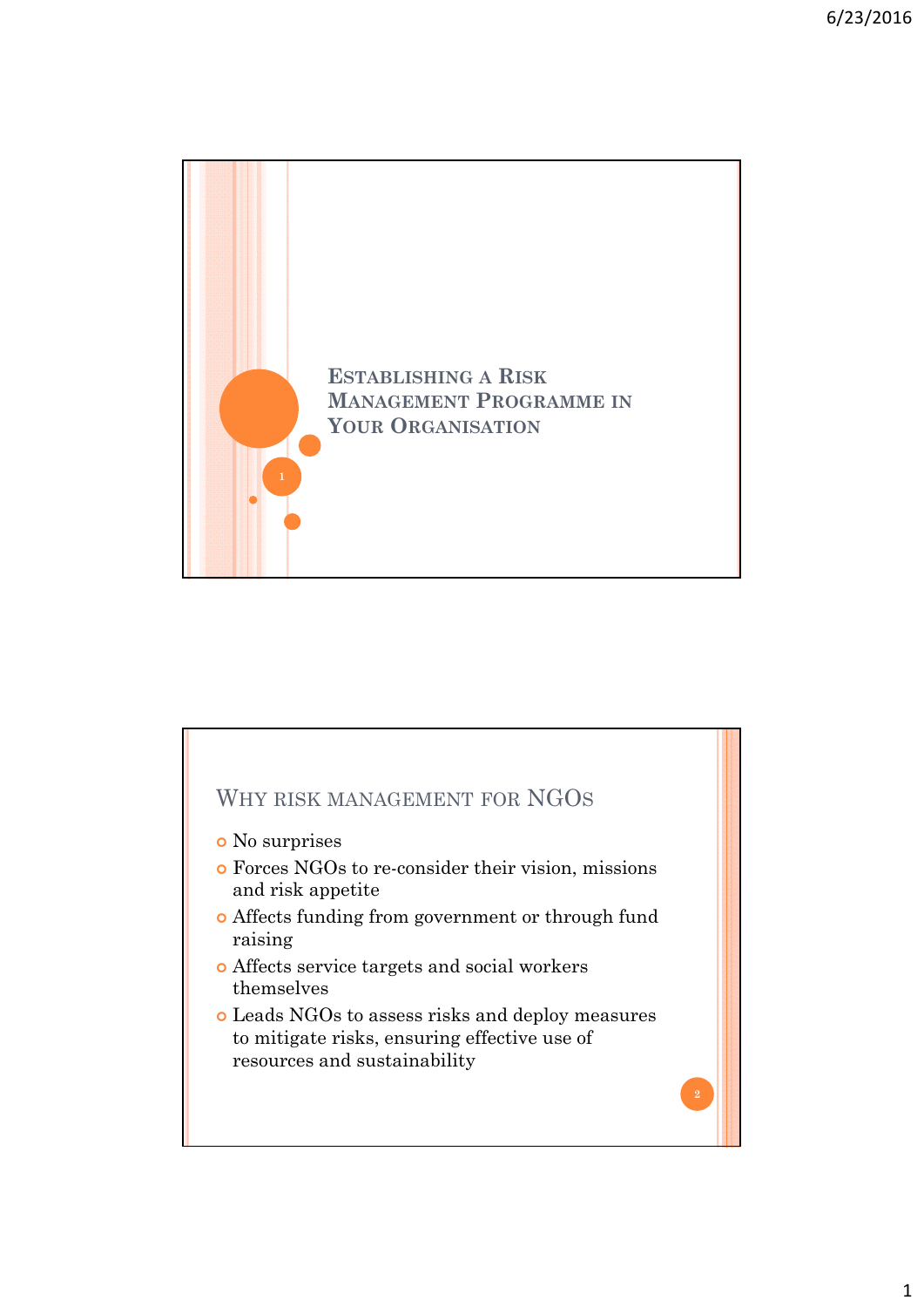

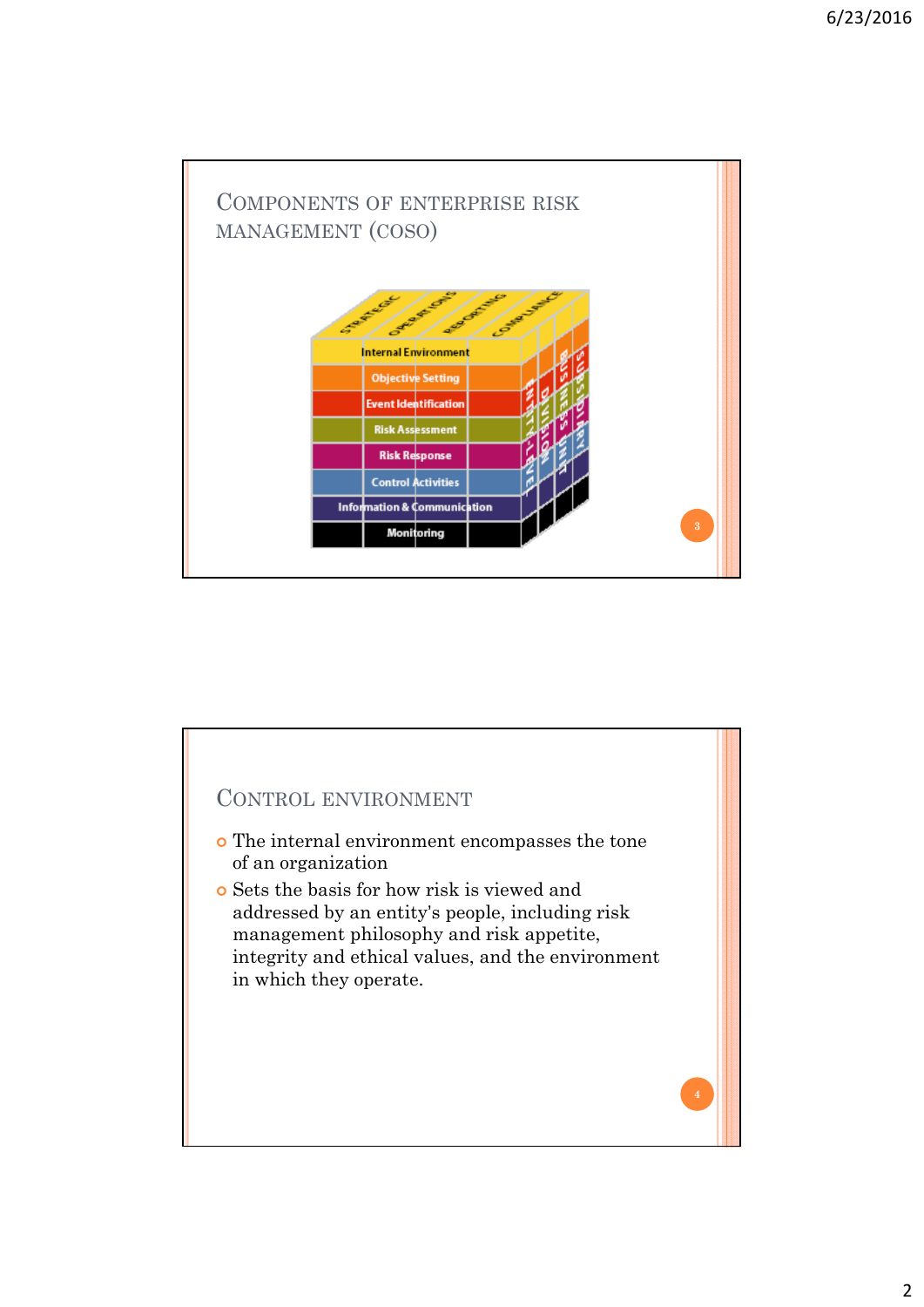# OBJECTIVE SETTING This enterprise risk management framework is geared to achieving an entity's objectives, set forth in four categories: Strategic – high-level goals, aligned with and supporting its mission Operations – effective and efficient use of its resources Reporting – reliability of reporting Compliance – compliance with applicable laws and regulations.

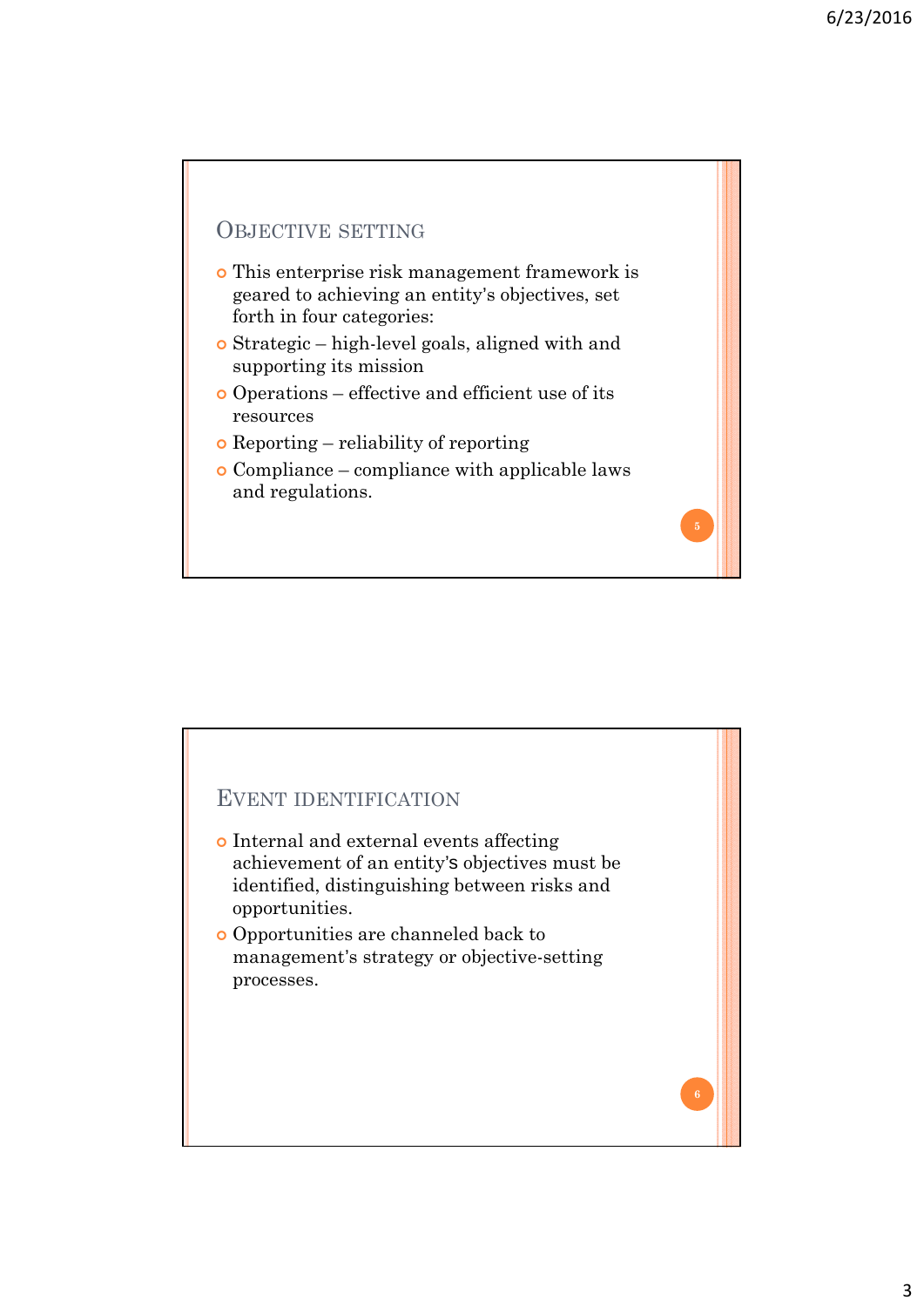

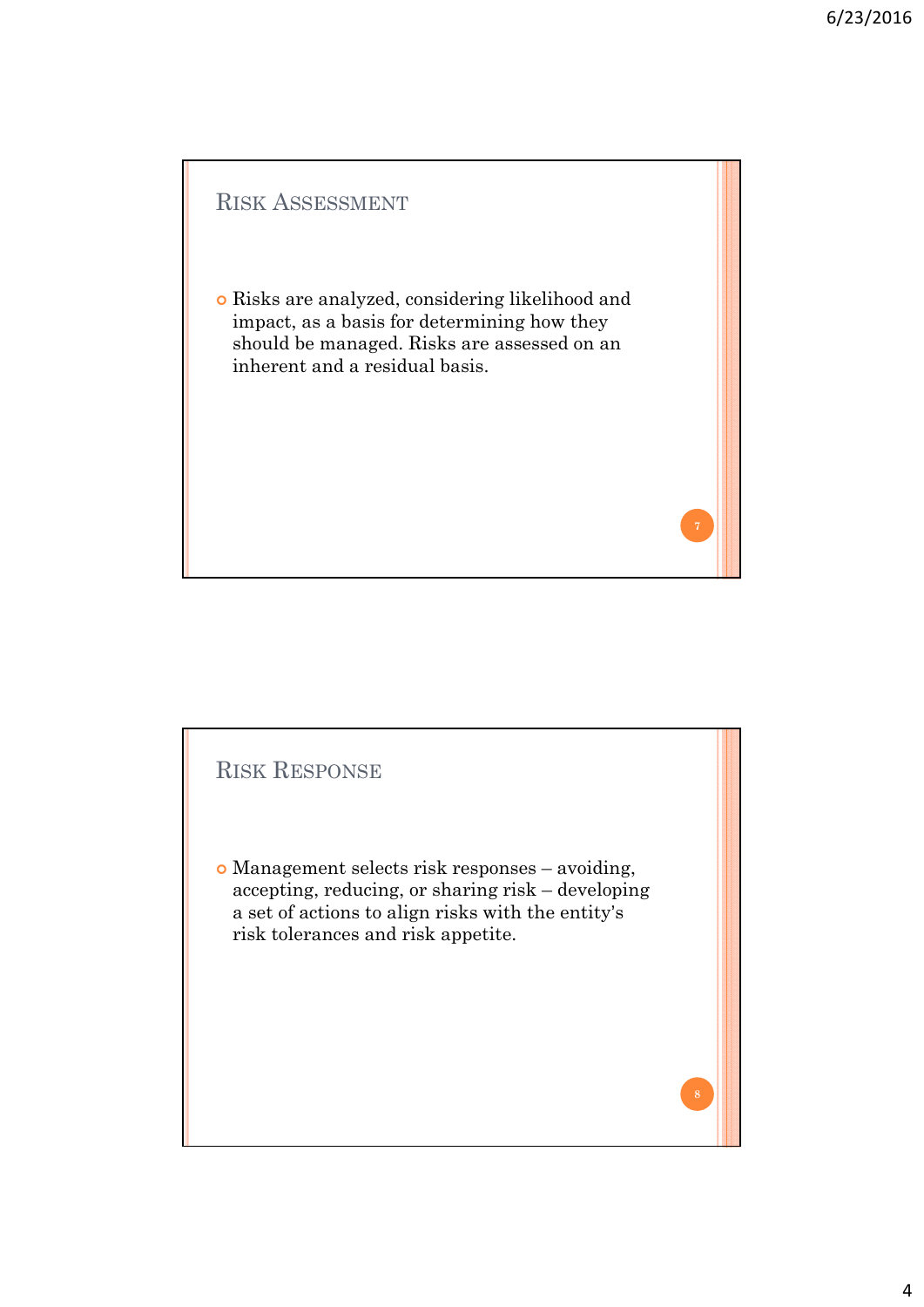

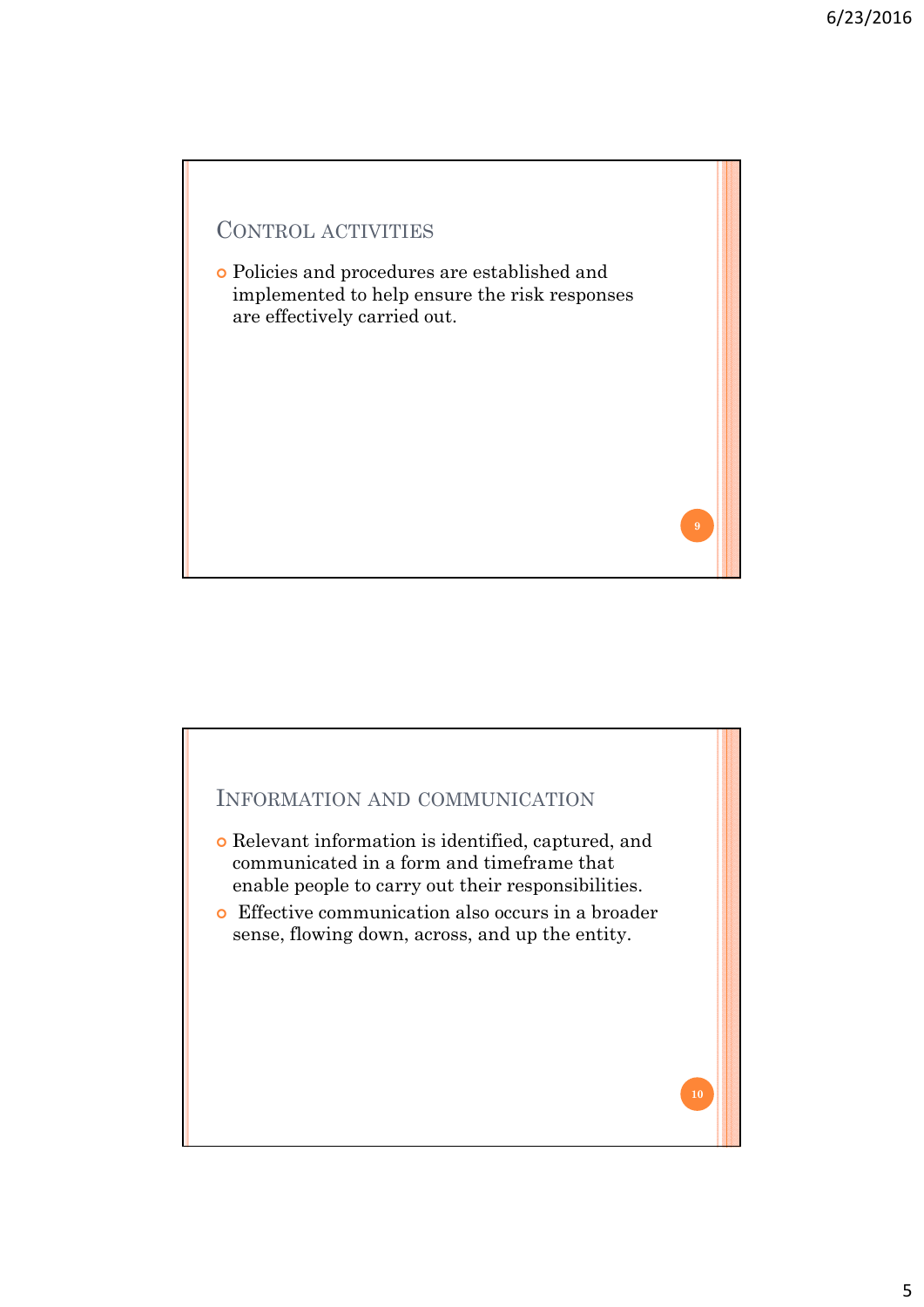

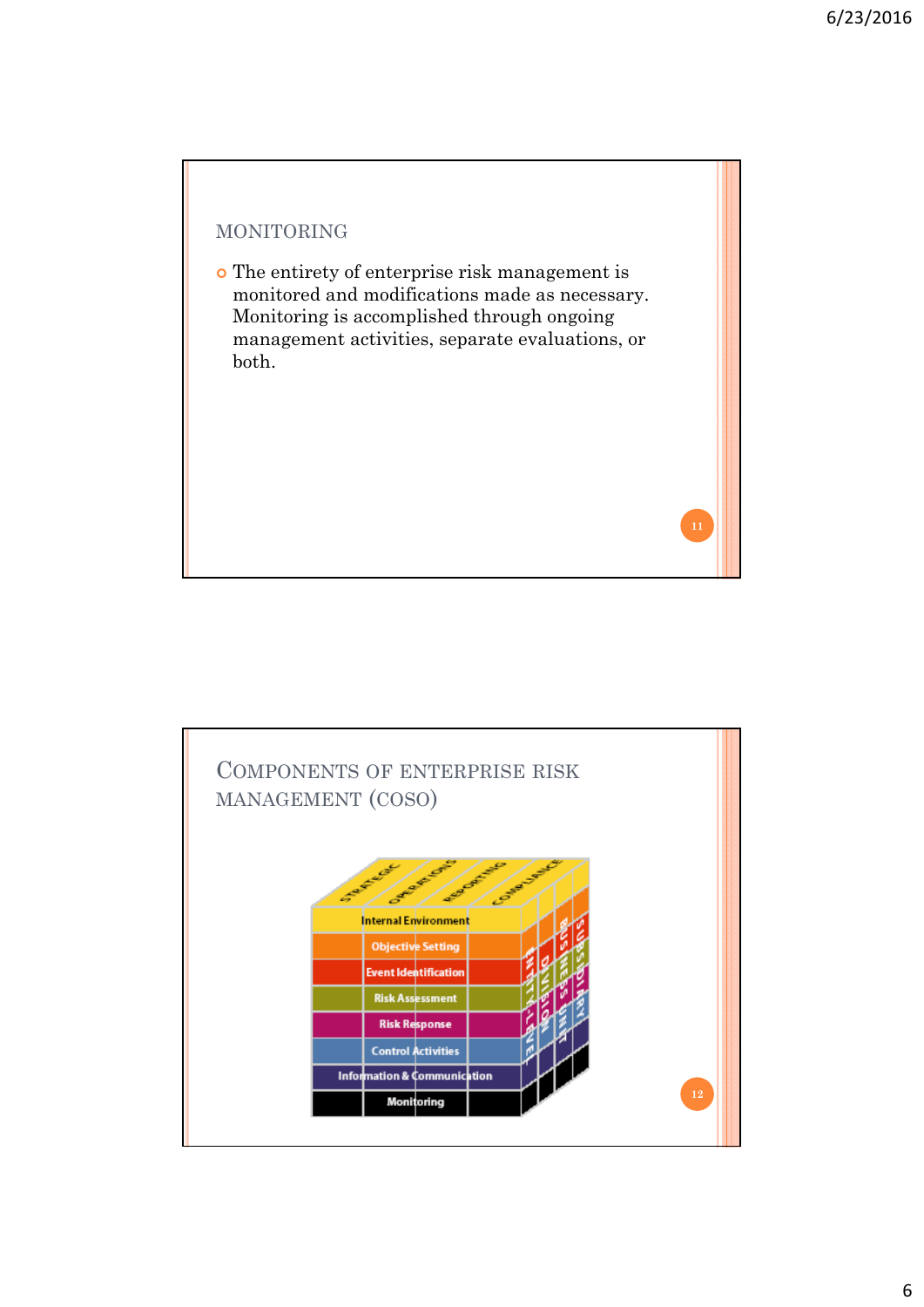**13**

**14**

# HOW TO IDENTIFY EVENT (RISK) 1. BRAINSTORMING A team of cross functional employees Facilitated by a brainstorming trainer

- Understand objectives of the organization
- o Open minded
- Benefit unknown risks are identified
- $\circ$  Limitation fear of humiliation

### HOW TO IDENTIFY EVENT (RISK) 2. FACILITATED WORKSHOP

- Participated employees given risk universe in advance
- Enabled by a Risk Management facilitator
- $\bullet$  Benefit practical risks are identified
- Limitation not thinking "out of the box"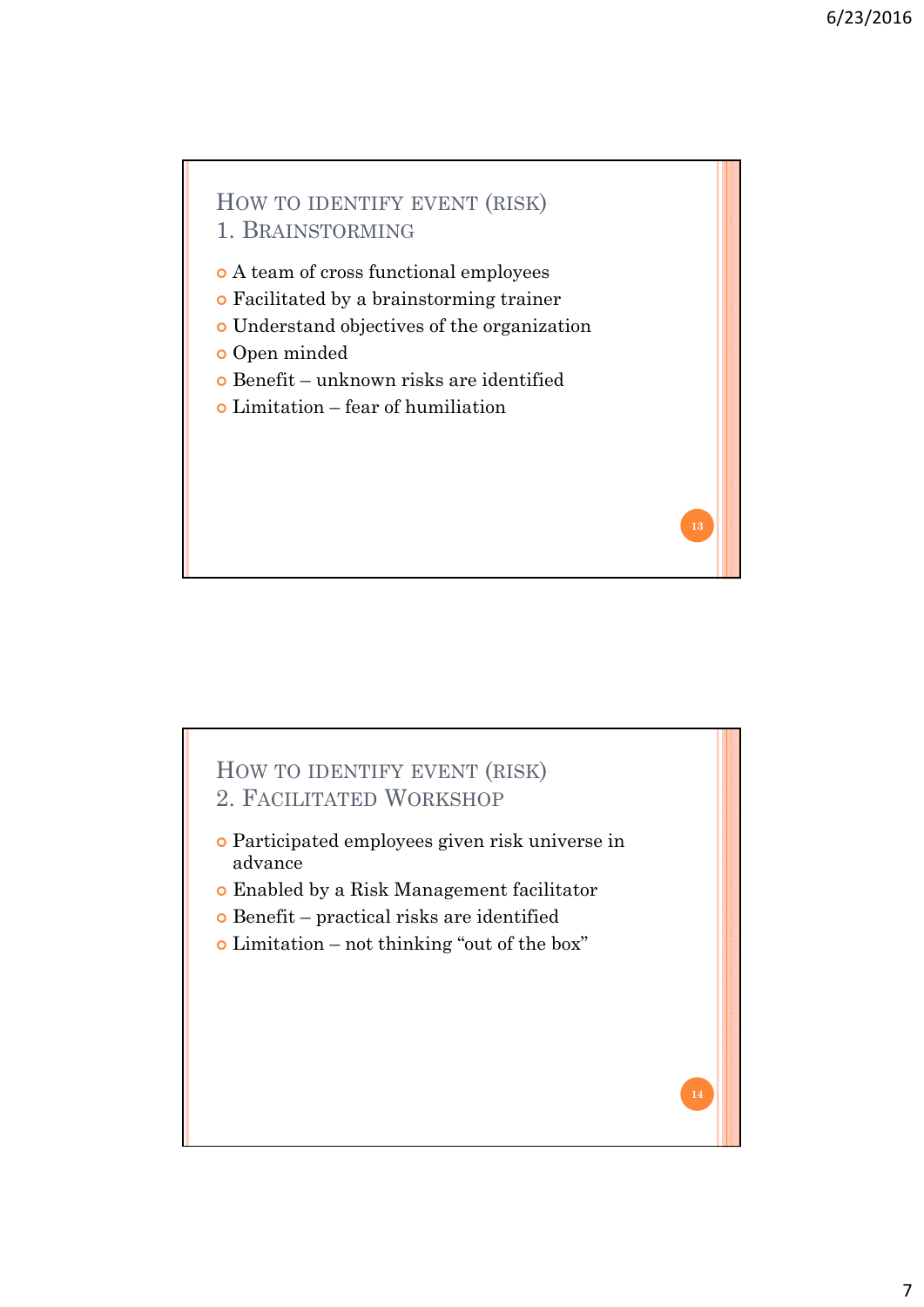# HOW TO IDENTIFY EVENT (RISK) 3. QUESTIONNAIRE A standard questionnaire is sent to all units Units are trained to complete the questionnaire Benefits – Saves time and resources, not going astray Limitation – Deters consideration of risks not in the questionnaire **15**

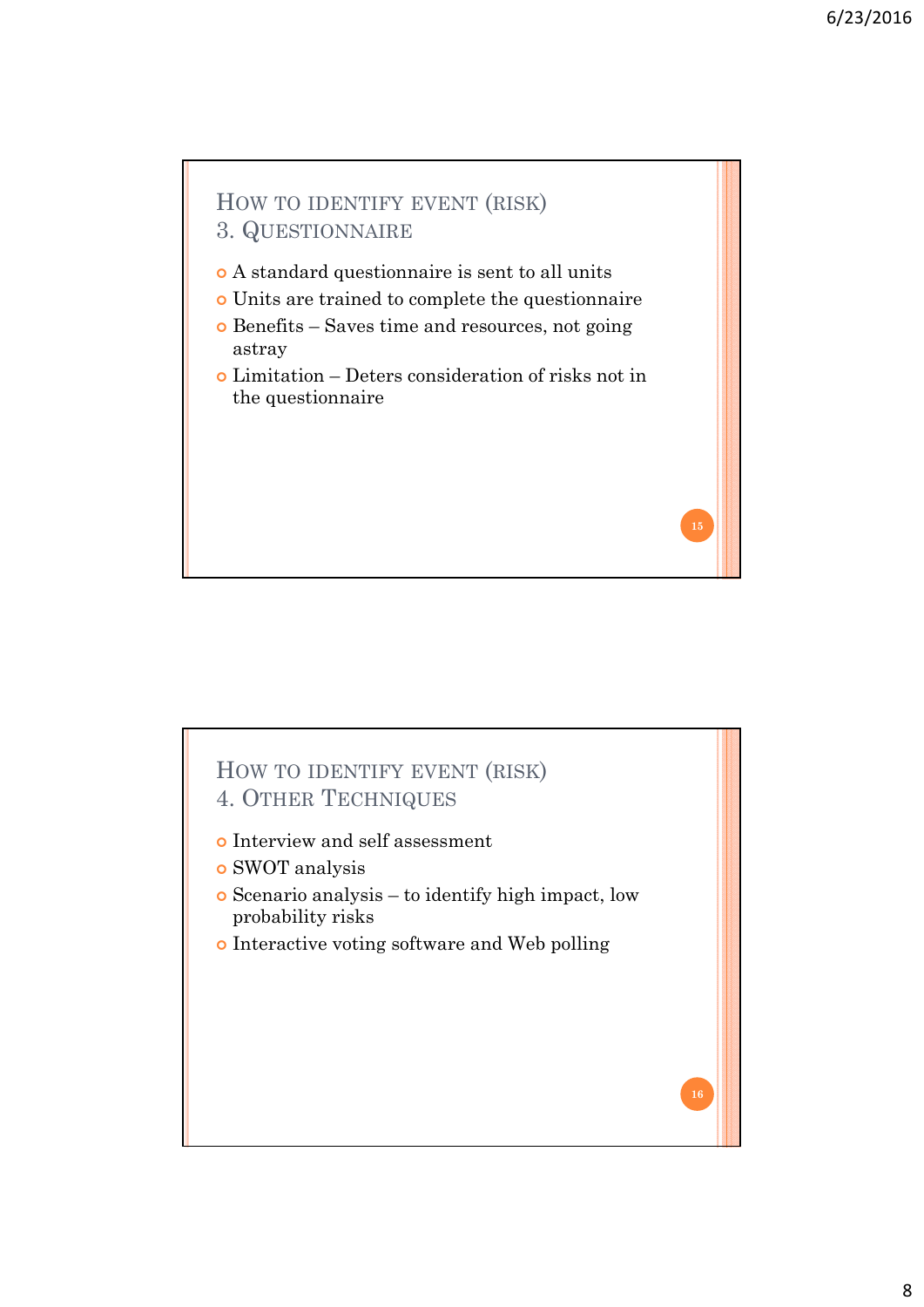### RISK ASSESSMENT

- **o** Risk rating table
- Likelihood table
- Risk impact/ consequence table
- Risk register

## RISK RESPONSE

- o Risk Register
- Avoiding, accepting, reducing, or sharing risk
- Develop a set of actions to align risks with the entity's risk tolerances and risk appetite.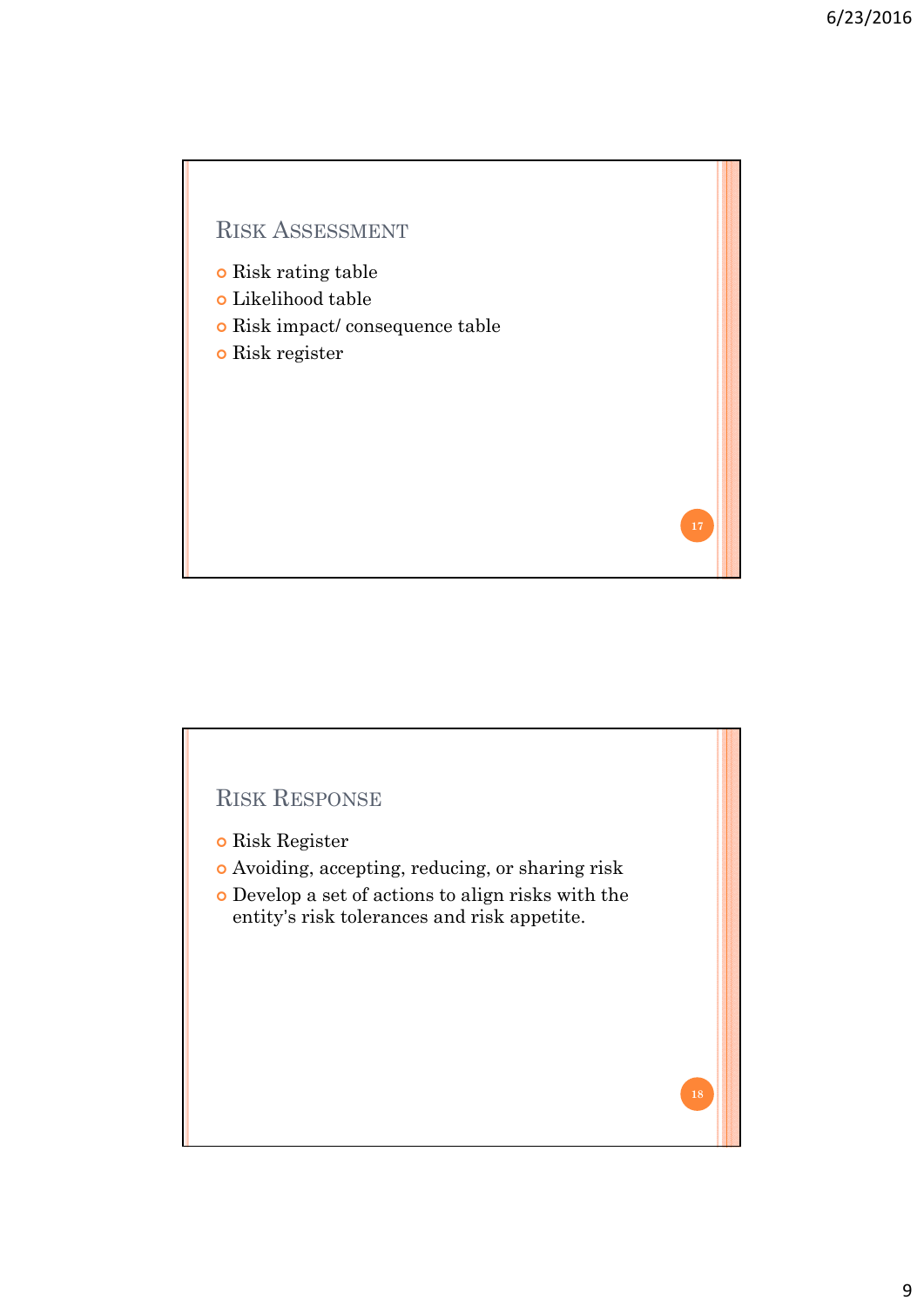

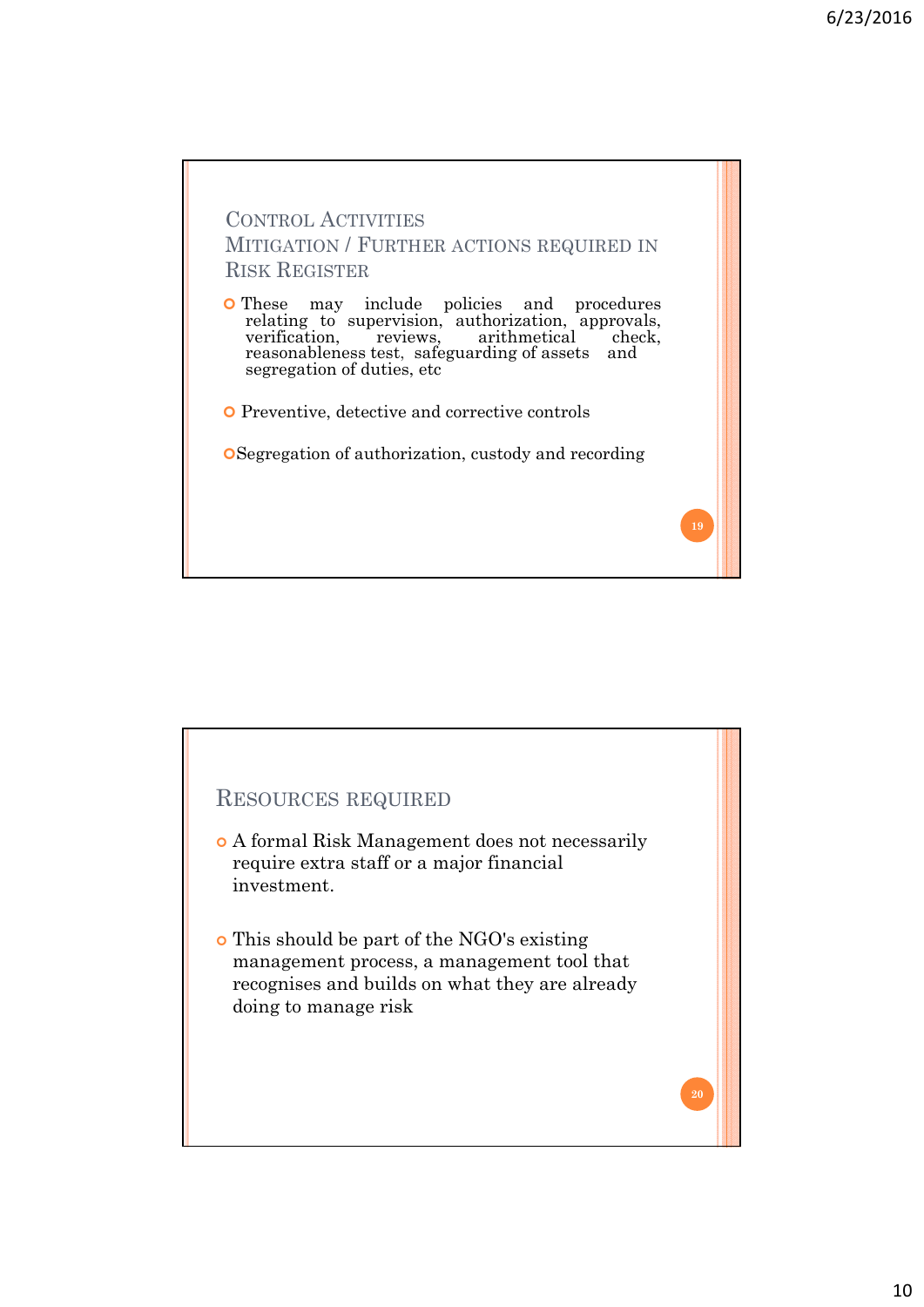### PEOPLE INVOLVED

- **o** Risk facilitator
- Board
- Top Management
- Middle Management
- o Risk champions

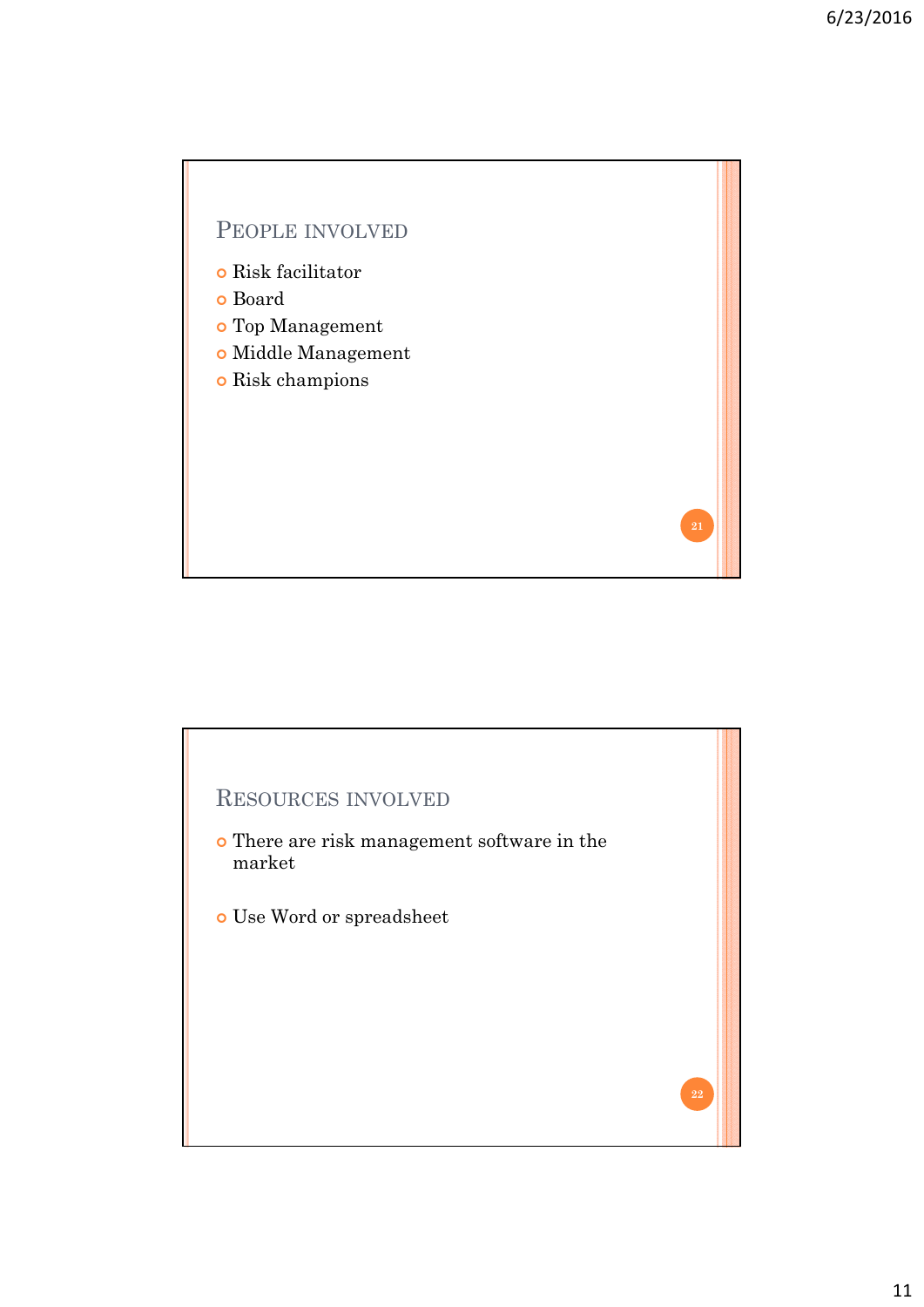

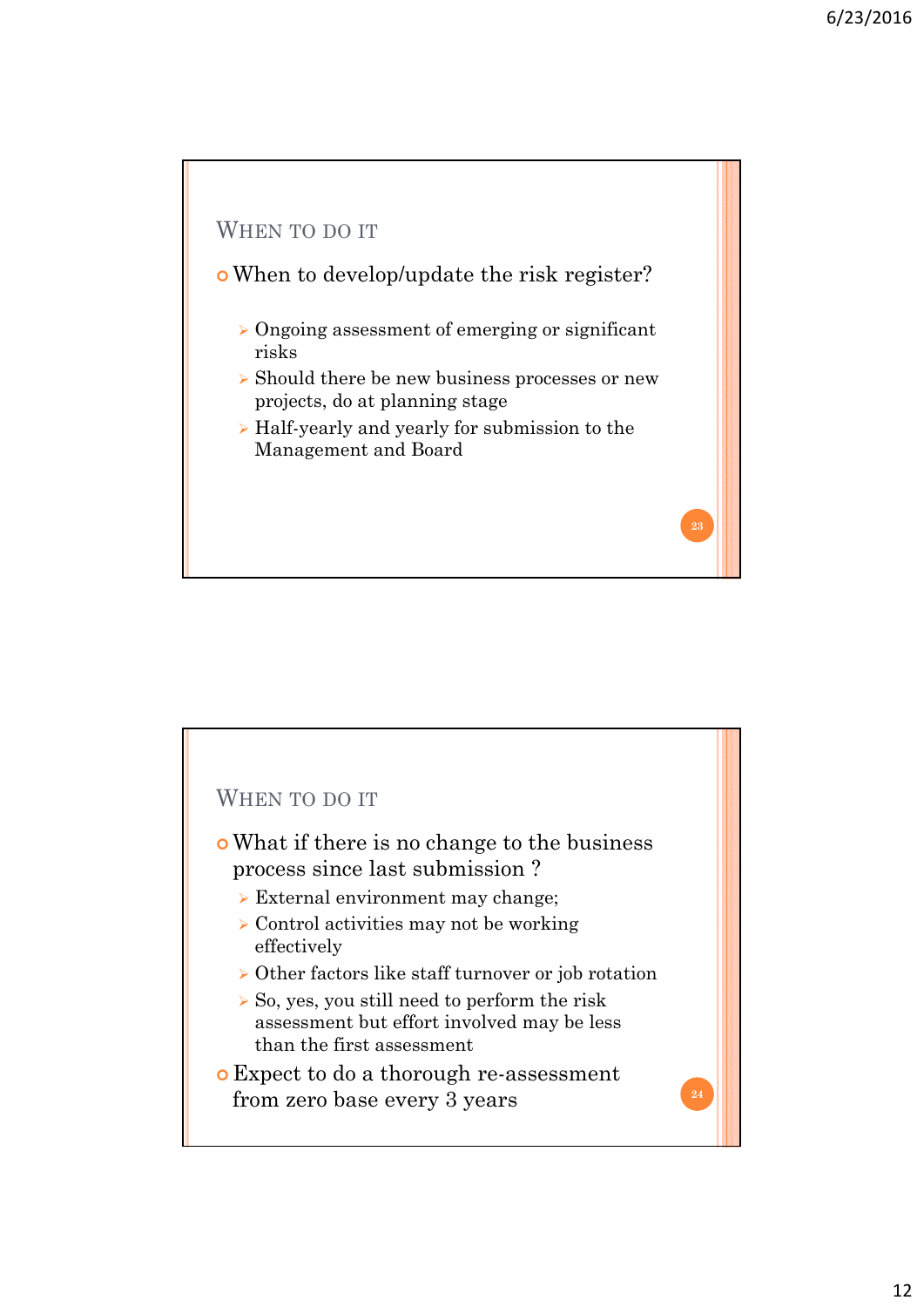